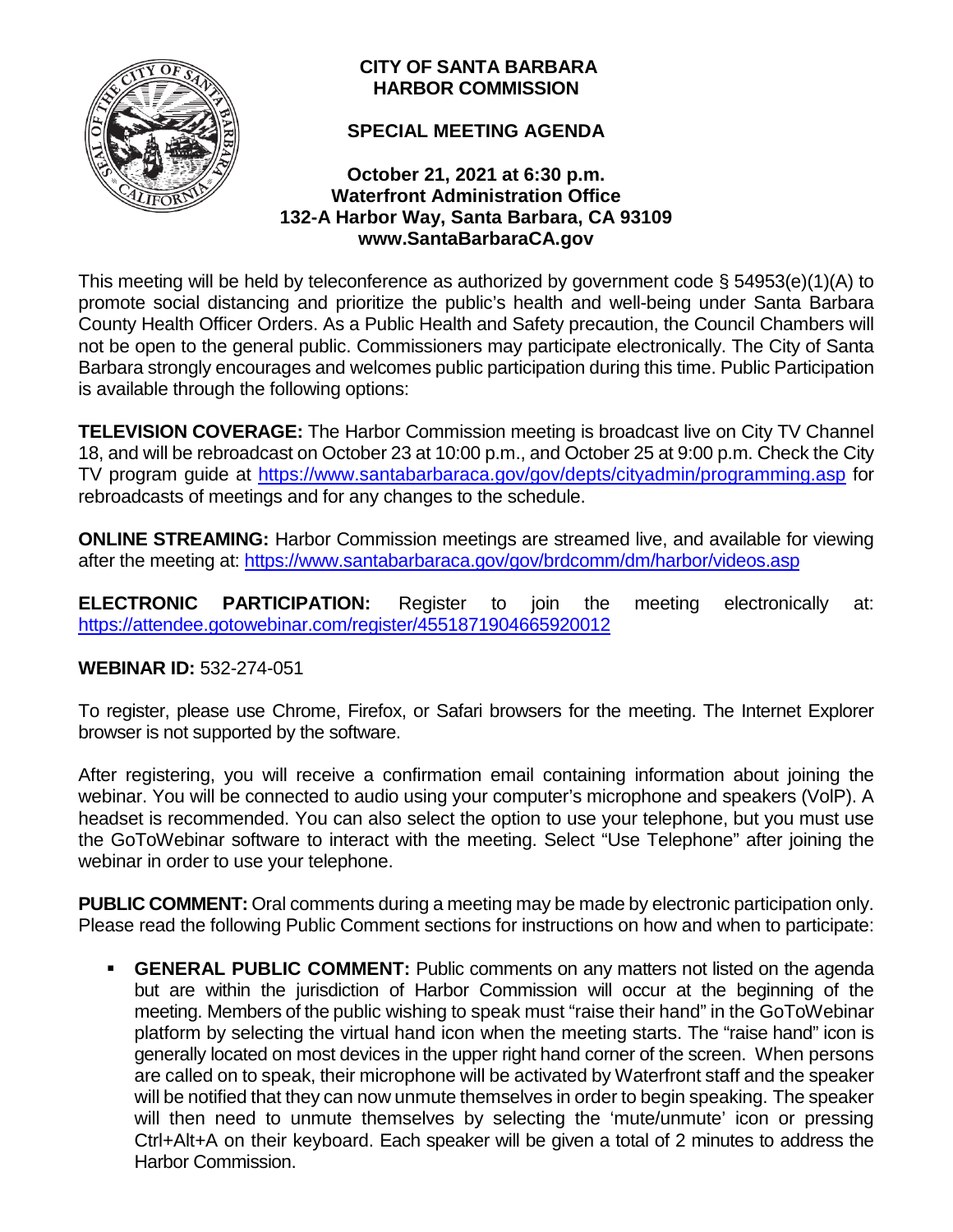Harbor Commission Special Agenda October 21, 2021 Page 2

**PUBLIC COMMENT ON AGENDIZED ITEMS:** Members of the public wishing to speak on a matter on the agenda must "raise their hand" in the GoToWebinar platform by selecting the virtual hand icon during the presentation of that item. The "raise hand" icon is generally located on most devices in the upper right hand corner of the screen. When persons are called on to speak, their microphone will be activated by Waterfront staff and the speaker will be notified that they can now unmute themselves in order to begin speaking. The speaker will then need to unmute themselves by selecting the 'mute/unmute' icon or pressing Ctrl+Alt+A on their keyboard. Each speaker will be given a total of 2 minutes to address the Harbor Commission.

**WRITTEN PUBLIC COMMENT:** Written public comments regarding items on the agenda or any matters not listed on the agenda but within the jurisdiction of Harbor Commission may also be emailed to **ARodriguez@SantaBarbaraCA.gov** prior to the beginning of the Harbor Commission Meeting. All written public comments will be provided to Harbor Commission and will become part of the public record. Please note, Harbor Commission Members may not have time to review written public comments received after 4:00 p.m. the Wednesday before the meeting.

**AMERICANS WITH DISABILITIES ACT:** If you need assistance using the "raise hand" function and/or registering to participate in the GoToWebinar session, please contact the Waterfront Department at (805) 564-5531 by 5:00 p.m. the day before the meeting. Additionally, a speaker may email [ARodriguez@SantaBarbaraCA.gov](mailto:ARodriguez@SantaBarbaraCA.gov) by 5:00 p.m. the day before a meeting, stating which item they wish to speak on. Specialized services, such as sign language interpretation or documents in Braille, may require additional lead time to arrange.

**WEBINAR TECHNICAL QUESTIONS:** If you have technical questions about the webinar, please go to [https://support.goto.com/webinar,](https://support.goto.com/webinar) or call the Technical Support phone number (805) 617-7080. To see what Accessibility Features are available in GoToWebinar, please visit [https://support.goto.com/webinar/help/what-accessbility-features-are-available-in-gotowebinar.](https://support.goto.com/webinar/help/what-accessbility-features-are-available-in-gotowebinar)

**NOTICES:** This Agenda was duly posted in the Office of the City Clerk, and on the Public Notice Board on the outside balcony of City Hall, 735 Anacapa Street; the Waterfront Administration Office, 132-A Harbor Way; Harbor Patrol bulletin board outside West Marine; entrance to Marina 1, Marina 2, Marina 3, Marina 4, and the City Pier; and on the Internet at least 72 hours prior to the date and time of the meeting. If you have any questions, please contact Waterfront staff at (805) 564-5531 between 8:00 a.m. and 5:00 p.m. Monday through Friday.

**REPORTS:** Copies of documents relating to agenda items are available for review in the Waterfront Administrative Office at 132-A Harbor Way, and are also posted online at [www.santabarbaraca.gov/gov/brdcomm/dm/harbor/agendas.asp.](http://www.santabarbaraca.gov/gov/brdcomm/dm/harbor/agendas.asp) Materials related to an item on this agenda submitted to the Harbor Commission after distribution of the agenda packet are available for public inspection during normal business hours in the Waterfront Administration Office located at 132-A Harbor Way.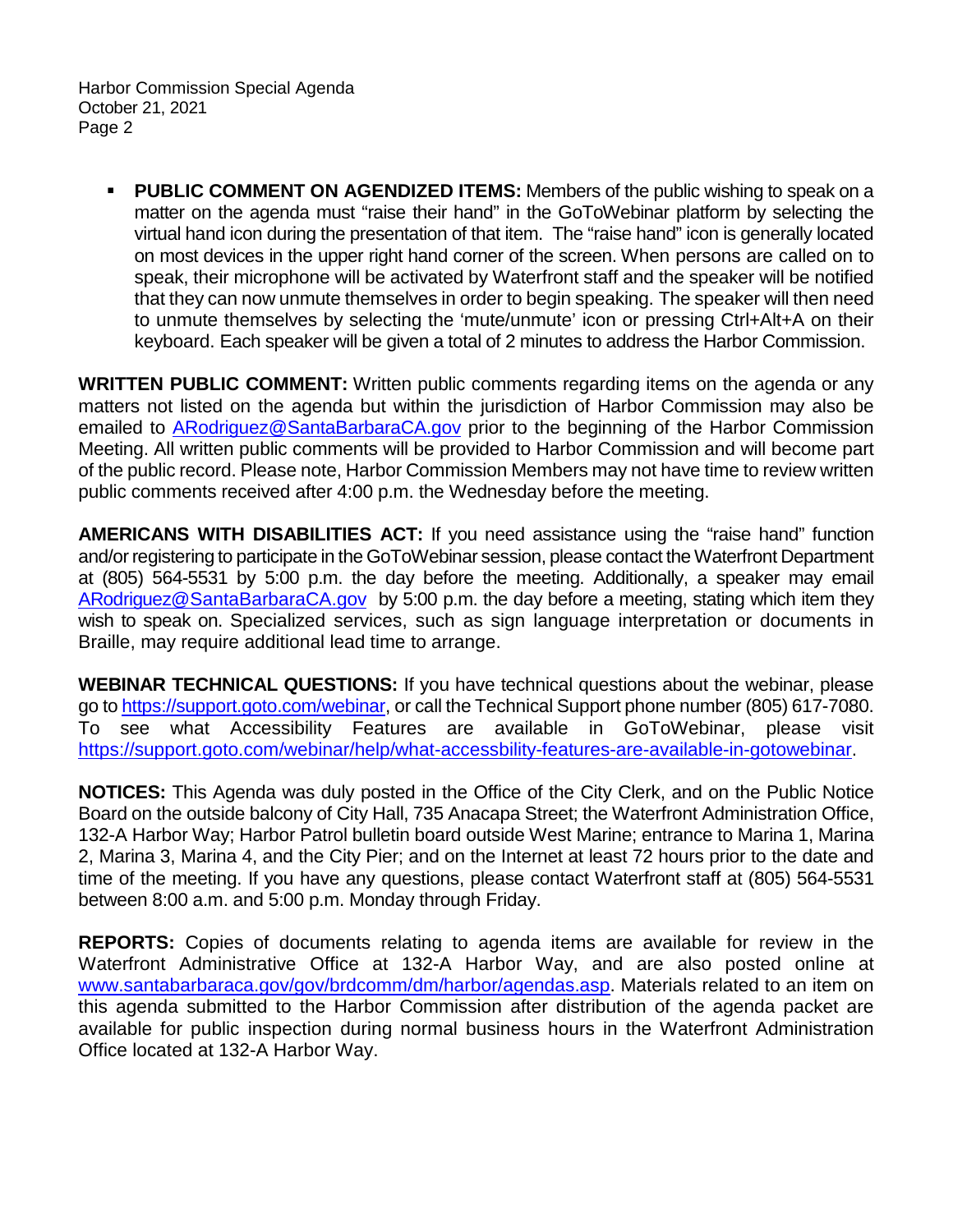Harbor Commission Special Agenda October 21, 2021 Page 3

# **OCTOBER 21, 2021 AGENDA**

# **CALL TO ORDER**

# **ROLL CALL**

## **CHANGES TO THE AGENDA**

#### **GENERAL PUBLIC COMMENT**

#### **CONSENT CALENDAR**

#### **1. Approval Of The Minutes**

Recommendation: That Harbor Commission waive further reading and approve the Minutes from the Special Meeting of September 16, 2021.

#### **DEPARTMENT UPDATE**

#### **2. Director's Report**

- Harbor Commission Resignations & Recruitments
- Director's Office Hour
- Tentative Agenda Items For Future Meetings

#### **3. Facilities Management Report**

• New Facilities Staff And Employee Promotion

#### **4. Harbor Operations Report**

- Lobster Season In Full Swing
- Surrendered And Abandoned Vessel Exchange (SAVE) Grant Award
- 35<sup>th</sup> Annual Parade Of Lights

#### **NEW BUSINESS**

## **5. Request For Proposals: Lease Space At 301 West Cabrillo Boulevard**

Recommendation: That Harbor Commission:

- A. Consider and review four proposals submitted as part of the Request for Proposal process for the lease space at 301 West Cabrillo Boulevard; and
- B. Accept the Request for Proposal Subcommittee recommendation and direct staff to negotiate a lease agreement with Santa Barbara Landing, LLC.